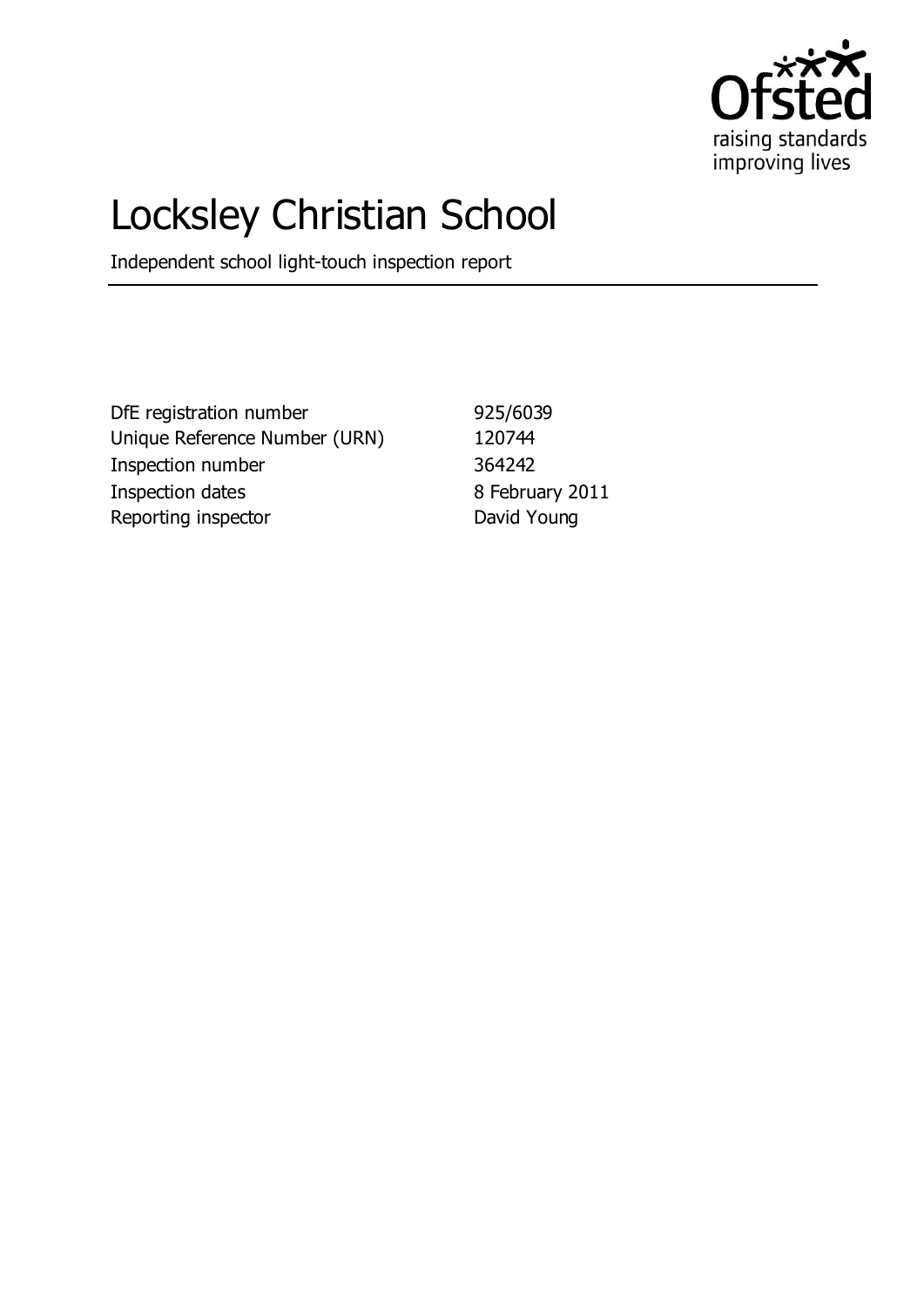The Office for Standards in Education, Children's Services and Skills (Ofsted) regulates and inspects to achieve excellence in the care of children and young people, and in education and skills for learners of all ages. It regulates and inspects childcare and children's social care, and inspects the Children and Family Court Advisory Support Service (Cafcass), schools, colleges, initial teacher training, work-based learning and skills training, adult and community learning, and education and training in prisons and other secure establishments. It assesses council children's services, and inspects services for looked after children, safeguarding and child protection.

If you would like a copy of this document in a different format, such as large print or Braille, please telephone 0300 123 1231, or email enquiries@ofsted.gov.uk.

You may copy all or parts of this document for non-commercial educational purposes, as long as you give details of the source and date of publication and do not alter the information in any way.

To receive regular email alerts about new publications, including survey reports and school inspection reports, please visit our website and go to 'Subscribe'.

Royal Exchange Buildings St Ann's Square Manchester M2 7LA

T: 0300 123 1231 Textphone: 0161 618 8524 E: enquiries@ofsted.gov.uk W: www.ofsted.gov.uk

No. 090071 © Crown copyright 2011

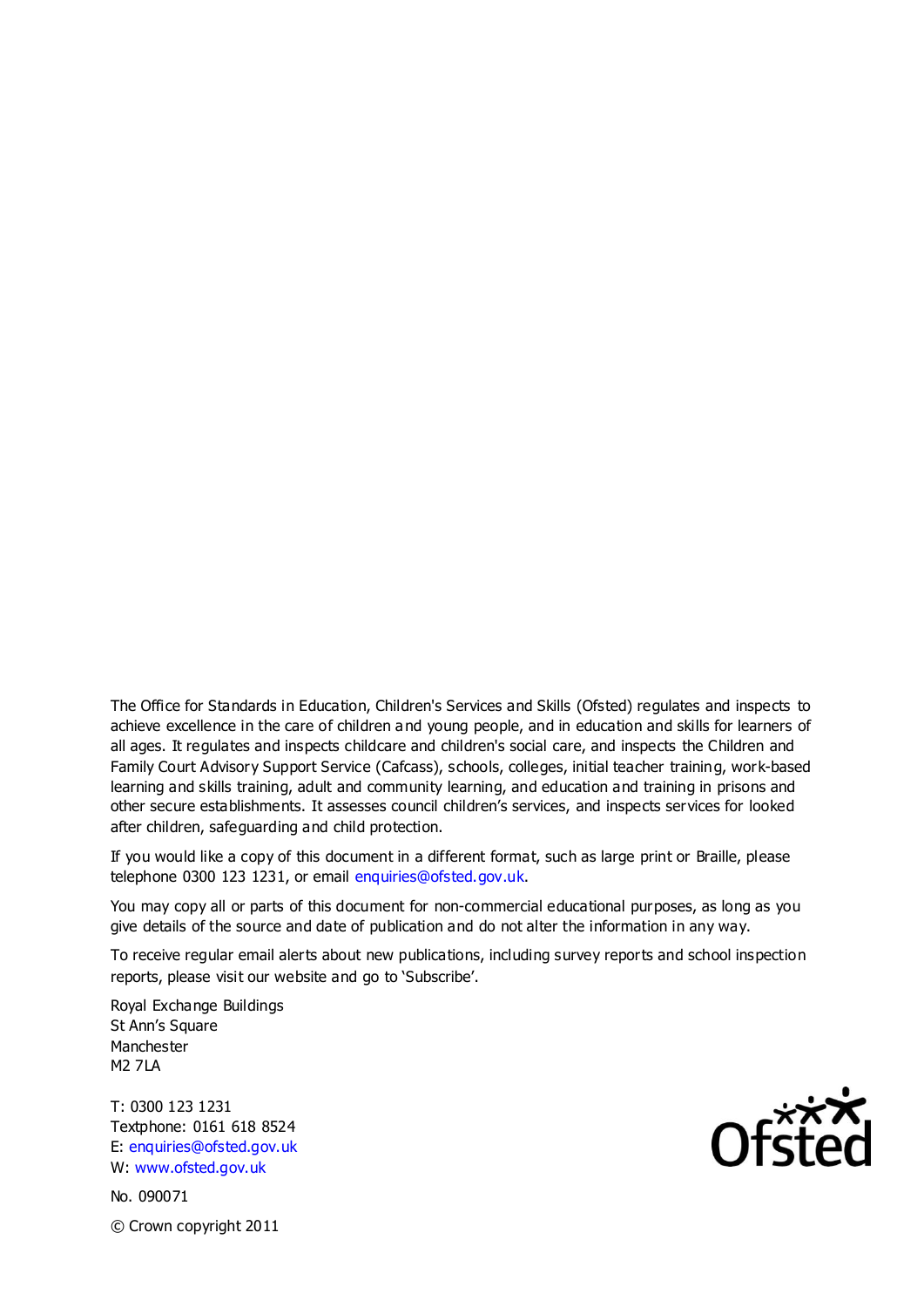

#### **Purpose and scope of the inspection**

This inspection was carried out by Ofsted under Section 162A of the Education Act 2002, as amended by schedule 8 of the Education Act 2005, the purpose of which is to advise the Secretary of State for Education about the school's suitability for continued registration as an independent school.<sup>1, 2</sup>

This was a light touch educational inspection which focused principally on the quality of education provided by the school; its provision for the pupils' spiritual, moral, social and cultural development; the arrangements for safeguarding pupils and the improvements the school has made since its last inspection.

# **Information about the school**

Locksley Christian School is an independent day school situated in a rural area of Lincolnshire. It was founded in 1992 as a registered charitable trust and serves students from a wide area of the county. The school is housed in two blocks, originally owned by the Royal Air Force. It is registered for 110 students between the ages of three and 19 years; there are currently 42 students on roll. The school roll includes four children in the Early Years Foundation Stage, of whom two attend parttime; none is funded under the government nursery scheme. There is a wide spread of ability and six students have statements of special educational needs. Lincolnshire County Council places students at the school, which aims to provide an education that meets the needs of each individual child spiritually, academically, emotionally and physically, in a peaceful and loving environment and on a foundation of Biblical faith and character. It strives for excellence, integrity and finding wholeness. The school follows the Accelerated Christian Education (ACE) curriculum. It was awarded 'Model School Status' in November 2007 by Christian Education Europe in recognition of sustained performance against model school criteria. The school was last inspected by Ofsted in March 2008.

## **Evaluation of the school**

Locksley provides a good quality of education through which students make good progress and are well prepared for life beyond school. Their personal development is outstanding as is their behaviour throughout the school. The overall effectiveness of the Early Years Foundation Stage is good and the children make outstanding progress in their learning. The school fully meets its aim to provide an education that meets the needs of each individual child; and parents, through their questionnaire returns, express overwhelming support for all aspects of the school. Arrangements for safeguarding students and children in the Early Years Foundation Stage are outstanding. At the time of the last inspection, the school did not provide parents

 $\overline{a}$ 

 $1$  [www.opsi.gov.uk/acts/acts2002/ukpga\\_20020032\\_en\\_14#pt10-ch1-pb4-l1g162](https://www.opsi.gov.uk/acts/acts2002/ukpga_20020032_en_14%23pt10-ch1-pb4-l1g162)

<sup>2</sup> [www.opsi.gov.uk/ACTS/acts2005/ukpga\\_20050018\\_en\\_15#sch8](http://www.opsi.gov.uk/ACTS/acts2005/ukpga_20050018_en_15#sch8)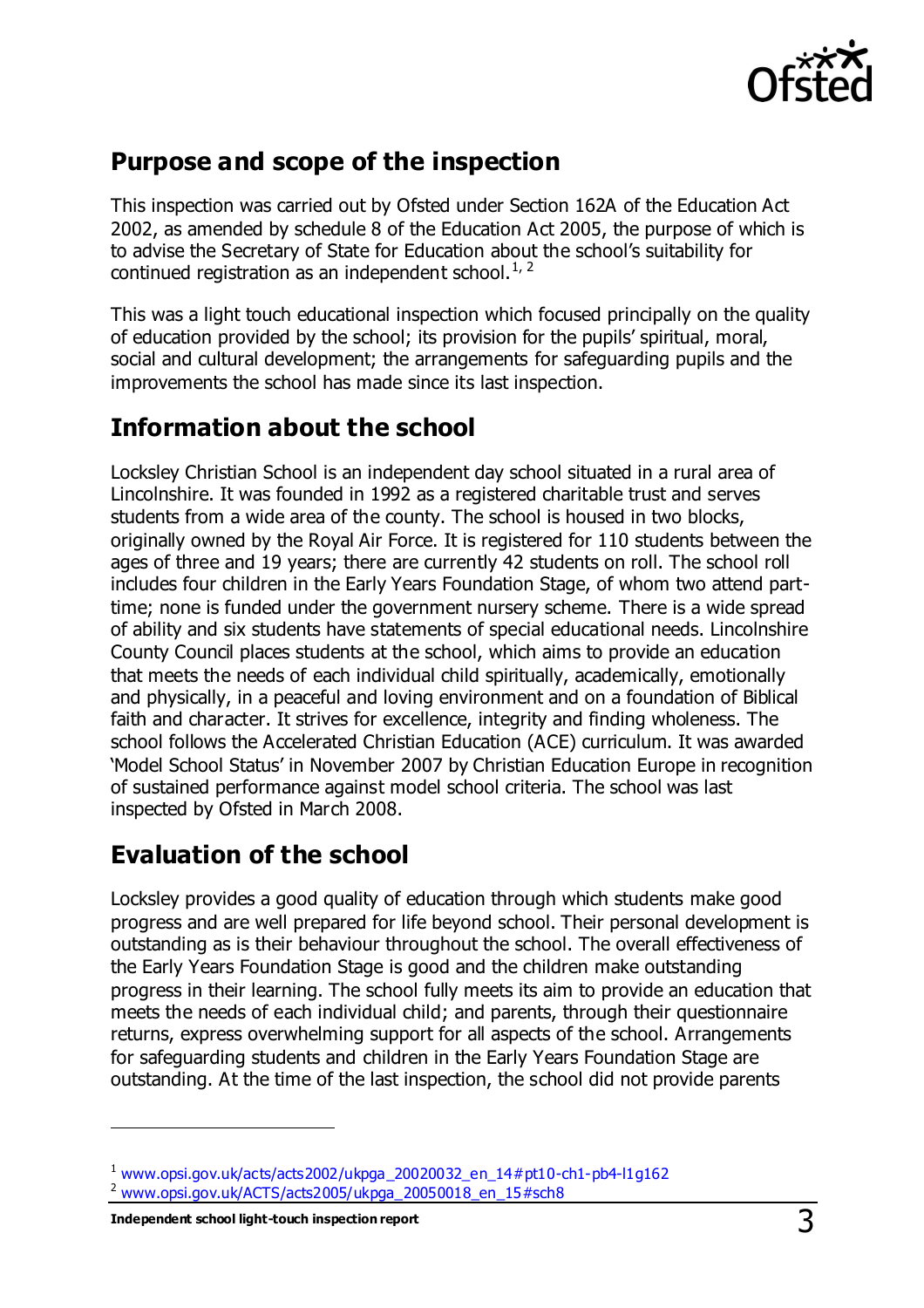

and carers with annual particulars of the school's academic performance in the preceding year; this has now been rectified through an insert in the school's prospectus and a newsletter for current parents and carers. The school now meets all the regulations for registration as an independent school.

#### **Quality of education**

The school provides a good curriculum which includes access to all the required areas of learning. This is achieved through a successful combination of the ACE curriculum and an enhanced programme of additional subjects. Each morning, the majority of students work individually in the school's lower and upper learning centres managing their personal programmes of study effectively. Their experience in the ACE curriculum ensures that they develop good knowledge and understanding of literacy, numeracy, science, history and geography. The literacy programme focuses strongly on word building, grammar and sentence construction, together with creative writing and the study of literature. In line with the school's aims, there is a pronounced emphasis on Biblical themes and the development of spiritual awareness. This makes an important contribution to the personal and moral development of the students. Students develop appropriate skills in managing their time, setting personal goals and assessing their own progress. Higher level cognitive skills, such as analysis, evaluation and reasoned argument, do not feature sufficiently in many of the ACE workbooks to provide sufficient challenge, particularly for the higher achieving students. Students who have special educational needs and/or disabilities are accommodated, for at least part of their time, in the practical learning centre. Here they develop confidence in their own abilities and work to challenging, but realistic goals. They have access to all the required areas of learning and are able to progress at their own individual pace through the curriculum. One parent stated: 'The school's compassion and understanding of children with special educational needs is outstanding…it has changed our family lives.' Children in the Early Years Foundation Stage experience a balanced programme of focused concentrated learning and learning through free play.

The enhanced curriculum, taught in the afternoons, provides good experience for all students in a wider range of subjects, including challenging extension activities which enable students to extend their learning in aspects of creative writing, science, local study projects, and oral report presentations. All students have appropriate experience of the use of information and communication technology (ICT), together with enjoyable creative and aesthetic activities. The quality of planning for the enhanced curriculum is exemplary. Students in Key Stage 4 and those who continue their studies beyond the age of 16 have some choices in the subjects they study; they are extremely well supported as they prepare for accreditation through the International Certificate of Christian Education at General, Intermediate and Advanced levels. Aspects of the enhanced curriculum, together with some of the more demanding assessment arrangements of these certificates, provide students with access to the higher level cognitive skills which contribute to their preparation for further and higher education. A programme of personal, social and health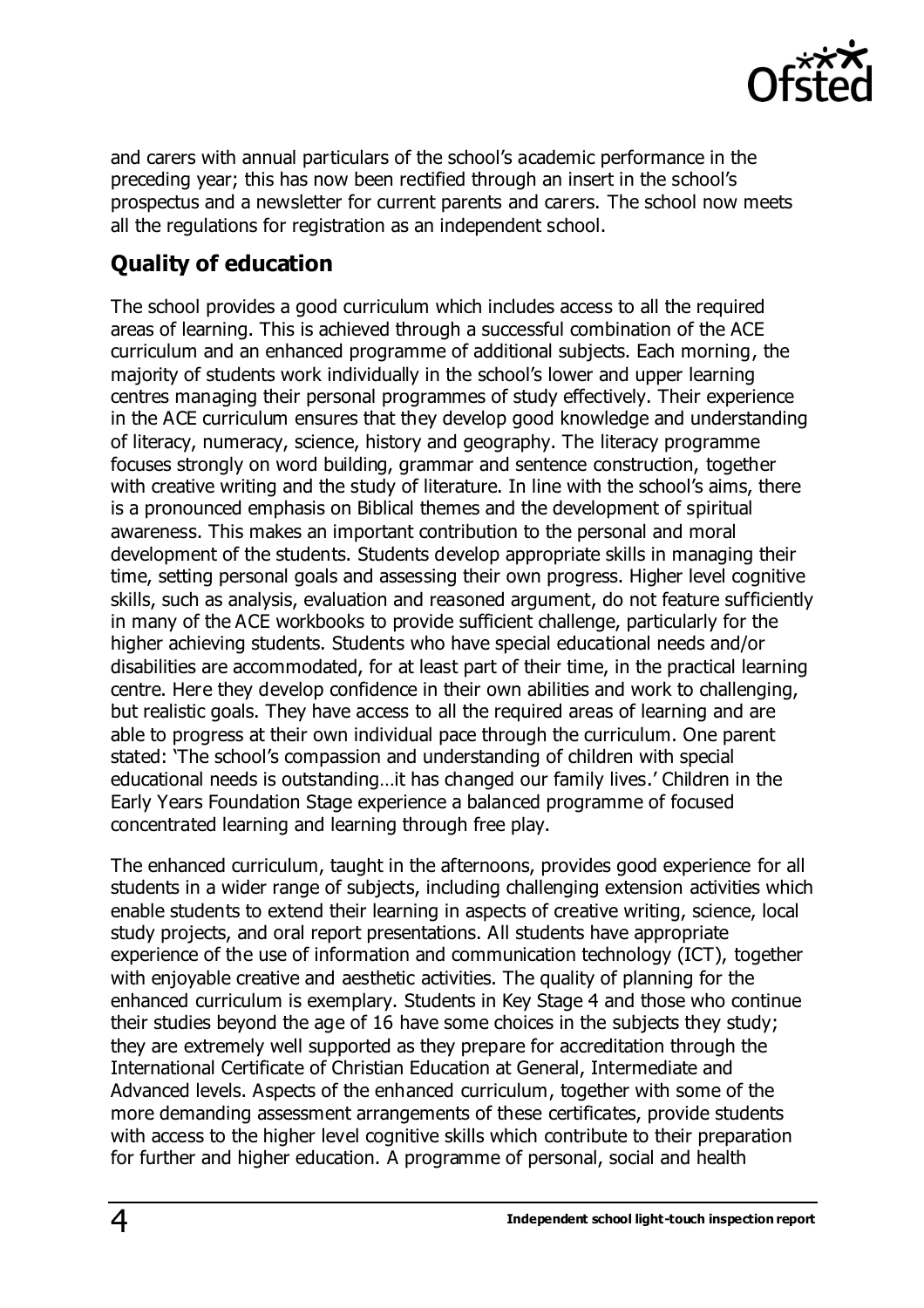

education, together with citizenship, introduces students to a number of themes that enhance their understanding of wider society and their roles within it.

The quality of teaching and assessment is good and results in good progress for students of all ages. Children in the Early Years Foundation Stage make good progress in all areas of learning and are prepared well to take on appropriate responsibilities and challenges as they move into the lower learning centre. The ACE programme is thoroughly assessed and students know at all times how much progress they have made and their targets for future learning. The staff combine a supervisory role in the learning centres with good attention to the learning needs of individual students. The approach to learning is highly organised and staff ensure that students take on sufficient challenge and work diligently throughout the morning programme. The high quality of planning for the afternoon enhanced curriculum, together with the specialist skills of individual staff, ensures that students have a variety of opportunities to work successfully in groups, to develop subject skills to a high level, and to consider a number of themes relevant to their personal development. Students overwhelmingly enjoy attending school and state that they like the structured approach to learning. Key Stage 4 students make good progress and gain certification at levels which enable them to move on to local sixth form and further education colleges. Post-16 students have achieved a successful record of entry to university. For a number of students, progress is outstanding from their starting points on entry to the school, including those with special educational needs.

#### **Spiritual, moral, social and cultural development of the pupils**

The ethos of the school, together with the commitment of the staff to developing students individually, contributes to outstanding spiritual, moral, social and cultural development for students of all ages. An emphasis on personal spiritual and moral development is embedded in all aspects of the curriculum. Themes throughout all subjects in the ACE programme encourage students to consider personal moral issues. Students have a clear understanding of right and wrong and demonstrate this in their outstanding behaviour throughout the day. Students, through their questionnaire responses, state that they are happy at school, that there is no bullying and that the school treats them fairly. Attendance is good and there is no unauthorised absence. Students develop personal responsibility through the school's successful combination of self-managed study and contribution to the school as a community. They have opportunities to contribute to practical community service in the local community, to the annual Christmas production at the local theatre and through service to others as part of the 'privilege' award system. Units of work within the personal, social and health education programme ensure that students develop their awareness of public institutions and services, together with an understanding of the diversity of cultures and beliefs in the wider world. The youngest students, for example, have set up a pen pal programme with the children of a school in Hyderabad in India. Students have opportunities to attend the European and International Schools' Convention where they meet and work with students from a wide range of cultural backgrounds.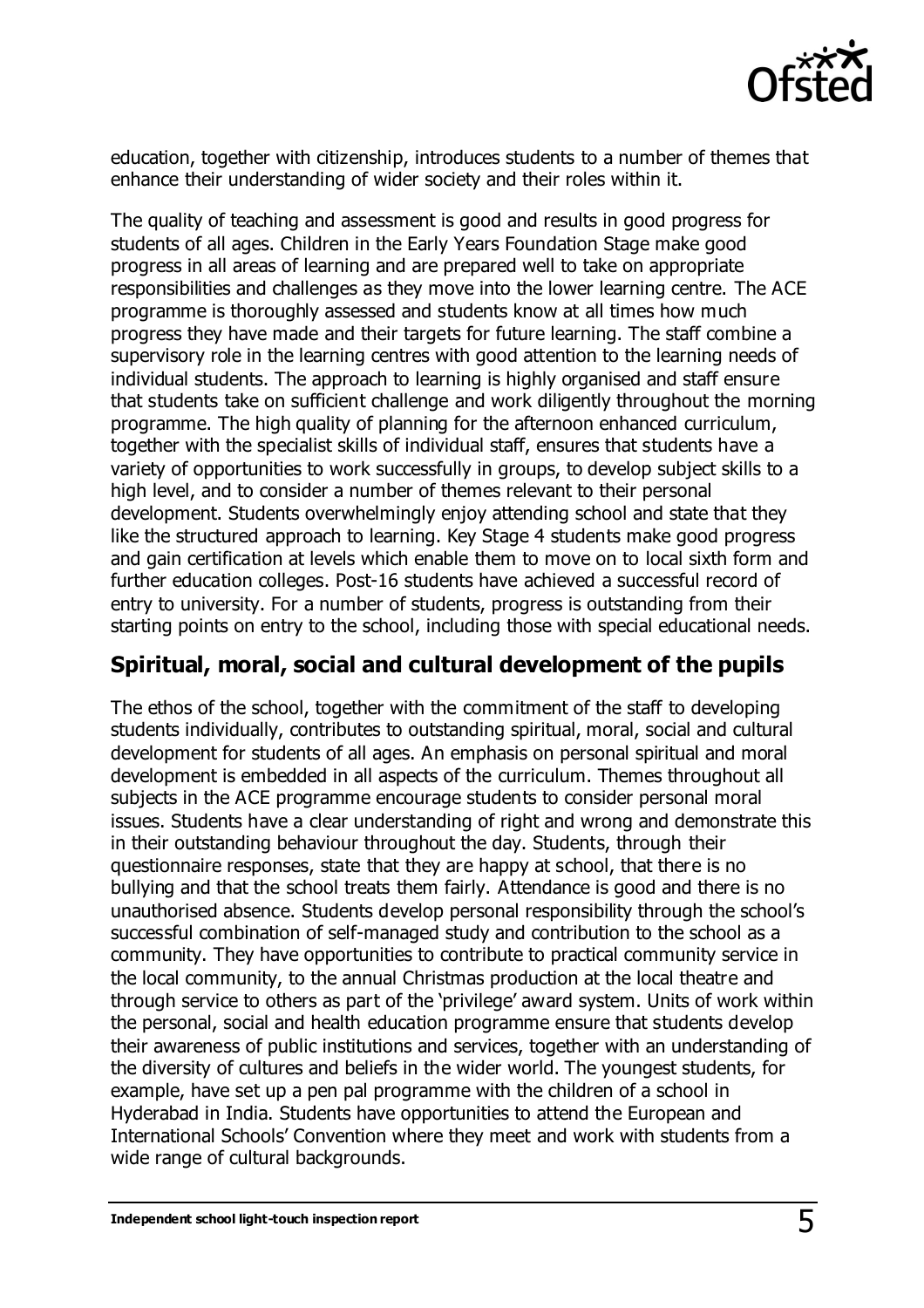

#### **Safeguarding pupils' welfare, health and safety**

The school's arrangements for the welfare, health and safety of students are outstanding. The quality of relationships and the extent to which all students are known individually ensure a safe environment in which individual welfare has the highest priority. As at the time of the last inspection, the school maintains and implements a full range of appropriate policies. Arrangements for the recruitment of staff are exemplary and the school has the highest expectations of staff commitment to the well-being and personal development of students. Details of checks on the suitability of staff and proprietors are recorded in a single central register. Arrangements for safeguarding students, including the required updating of staff training, are implemented to a high standard. Throughout the school, including the Early Years Foundation Stage, healthy lifestyles are encouraged through fruit breaks and regular exercise. Fire safety requirements are met in full, including recorded procedures for the regular checks on fire safety equipment and emergency evacuations of the premises. The school maintains and implements its three-year plan to improve accessibility.

#### **Effectiveness of the Early Years Foundation Stage**

The overall effectiveness of the Early Years Foundation Stage is good. Children make outstanding progress and are prepared well for the transition to the lower school learning centre. They take a full part in the life of the school and are encouraged to think ahead and understand how their experiences are preparing them for the future. Their profile booklets demonstrate outstanding progress in all aspects of personal, social and emotional development. The learning programme ensures appropriate experiences in communication, literacy and numeracy and their reading readiness profiles demonstrate early evidence of success in reading skills. The children are encouraged to develop healthy lifestyles through their diets and active exercise, and are helped to understand danger and how to stay safe.

The school makes good provision for children's learning. The learning environment is spacious and maintained to a high standard with appropriate access to toys, games and some large equipment outdoors. The children have managed access to a suitable outdoors environment, but this is not used as part of a continuous learning process due to the lack of direct access from the classroom. Learning is planned appropriately following the ACE curriculum manual, including continuous assessment of children's progress resulting in support and challenge for individuals.

The staff give a high priority to children's safety and welfare through good staffing levels and the appropriate use of risk assessments. Leadership and management are good and school policies are implemented consistently, although future developments in the Early Years Foundation Stage are not routinely included in the school's improvement plan and monitoring arrangements. Relationships with parents are strong and parents are informed appropriately of the development and progress of their children.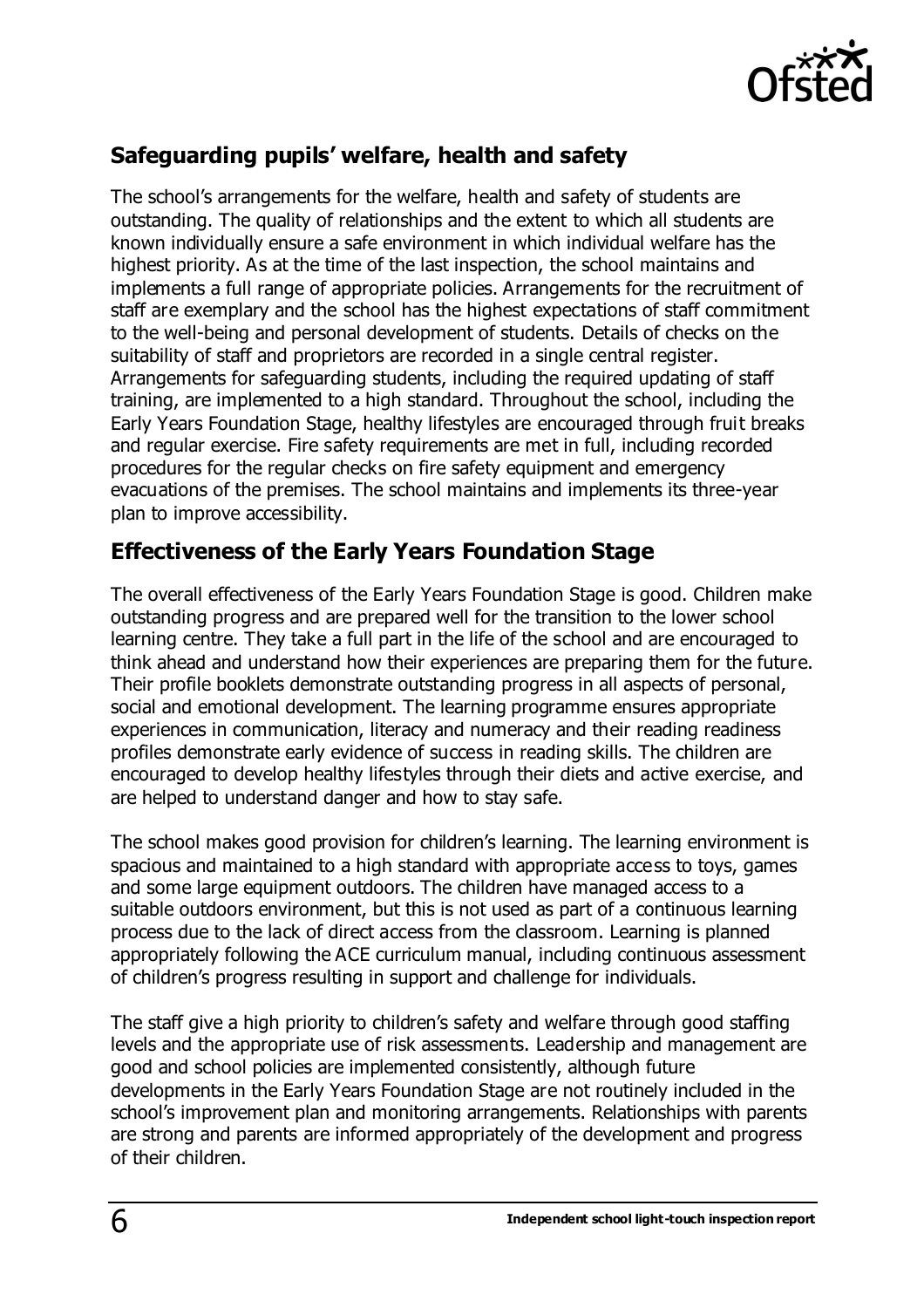

## **Compliance with regulatory requirements**

The proprietor has ensured that the school meets The Education (Independent School Standards) (England) Regulations 2010, schedule 1 ('the Regulations').

## **What the school could do to improve further**

While not required by regulations, the school might wish to consider the following points for development:

**School** 

 $\blacksquare$  ensure students have extensive opportunities to develop higher order cognitive skills, such as analysis, evaluation and reasoned argument, in all areas of the curriculum

Early Years Foundation Stage

■ include Early Years Foundation Stage developments in the school's improvement plan and monitoring arrangements.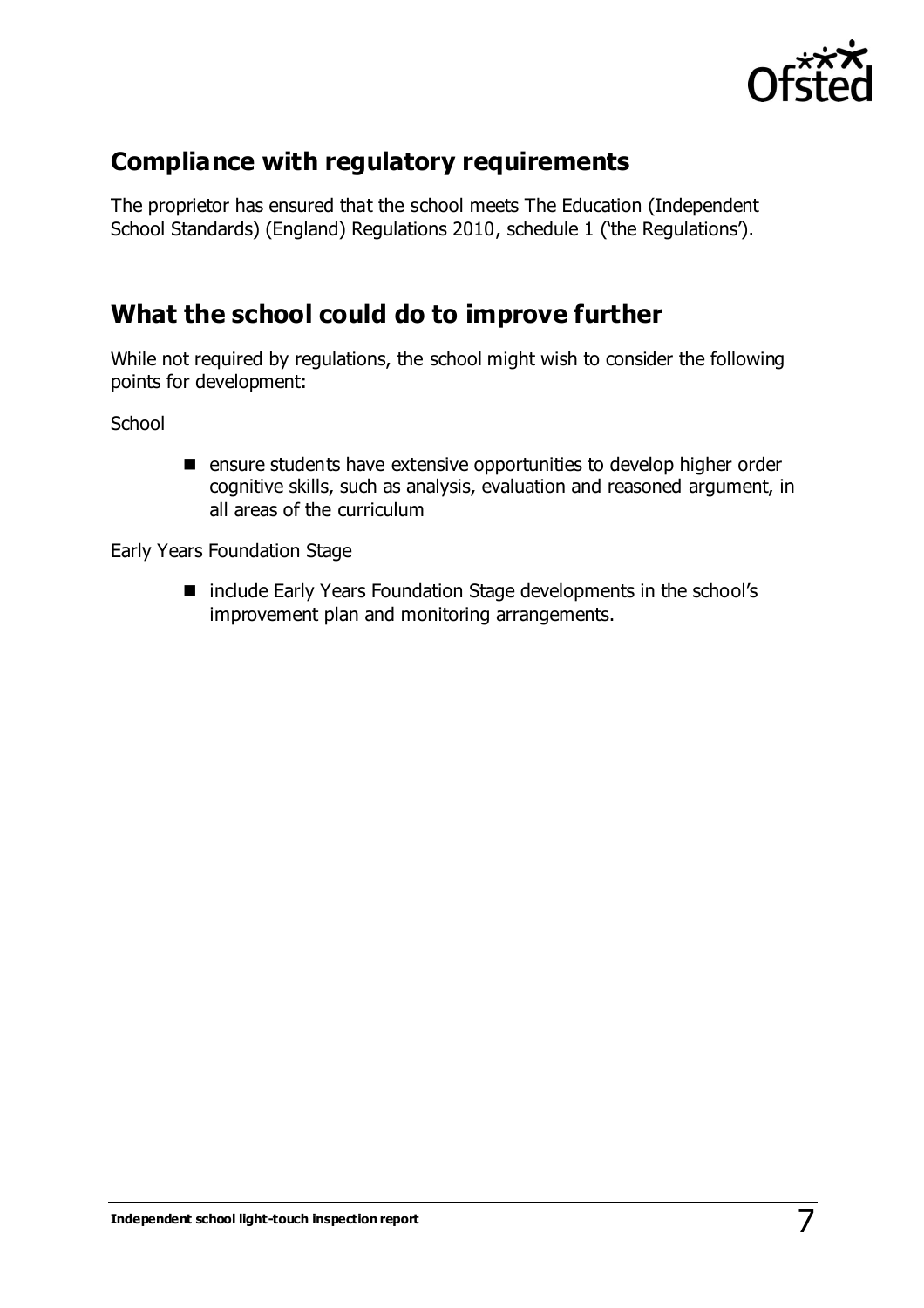

# **Inspection judgements**

| <b>Outstanding</b><br>შ<br>მა |
|-------------------------------|
| Satisfactory                  |
| Inadequate                    |

#### **The quality of education**

| Overall quality of education                                                                    |  |  |
|-------------------------------------------------------------------------------------------------|--|--|
| How well the curriculum and other activities meet the range of needs<br>and interests of pupils |  |  |
| How effective teaching and assessment are in meeting the full range<br>of pupils' needs         |  |  |
| How well pupils make progress in their learning                                                 |  |  |

#### **Pupils' spiritual, moral, social and cultural development**

| Quality of provision for pupils' spiritual, moral, social and cultural<br>development |  |  |
|---------------------------------------------------------------------------------------|--|--|
| The behaviour of pupils                                                               |  |  |

#### **Welfare, health and safety of pupils**

| The overall welfare, health and safety of pupils |  |  |  |  |  |
|--------------------------------------------------|--|--|--|--|--|
|--------------------------------------------------|--|--|--|--|--|

#### **The quality of the Early Years Foundation Stage provision**

| Outcomes for children in the Early Years Foundation Stage                                    |  |  |
|----------------------------------------------------------------------------------------------|--|--|
| The quality of provision in the Early Years Foundation Stage                                 |  |  |
| The effectiveness of leadership and management of the Early Years<br><b>Foundation Stage</b> |  |  |
| Overall effectiveness of the Early Years Foundation Stage                                    |  |  |